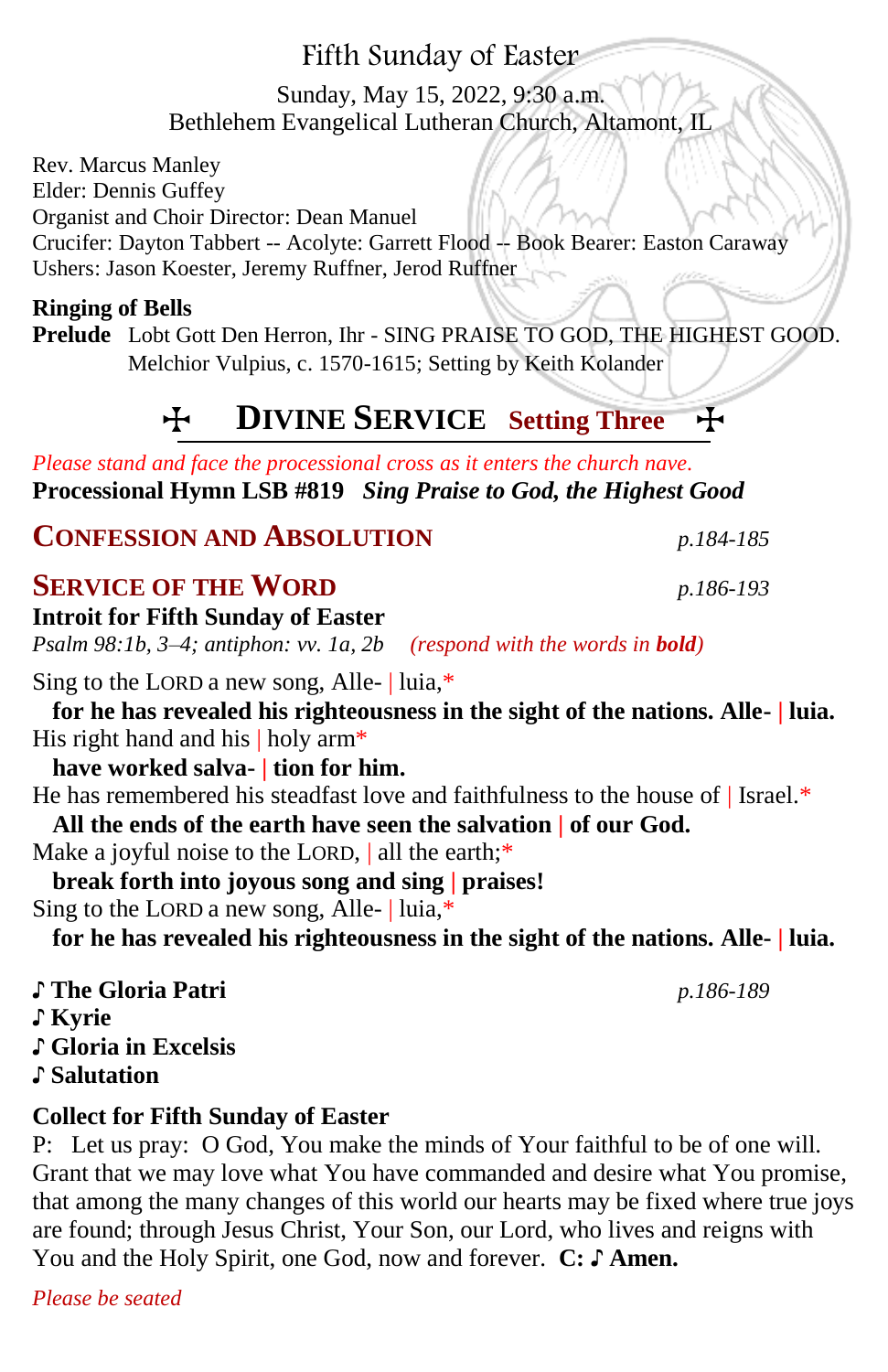#### **Old Testament Reading: Isaiah 12:1-6**

<sup>1</sup>You will say in that day: "I will give thanks to you, O LORD, for though you were angry with me, your anger turned away, that you might comfort me. <sup>2"</sup>Behold, God is my salvation; I will trust, and will not be afraid; for the LORD GOD is my strength and my song, and he has become my salvation." <sup>3</sup>With joy you will draw water from the wells of salvation. <sup>4</sup>And you will say in that day: "Give thanks to the LORD, call upon his name, make known his deeds among the peoples, proclaim that his name is exalted. <sup>5"</sup>Sing praises to the LORD, for he has done gloriously; let this be made known in all the earth. <sup>6</sup>Shout, and sing for joy, O inhabitant of Zion, for great in your midst is the Holy One of Israel." P: This is the Word of the Lord.

 **C: Thanks be to God.**

**Ministry of Music –** *"When In Our Music God is Glorified" Duet: Karen Manuel and Dennis Guffey*

### **Epistle Reading:****James 1:16-21**

<sup>16</sup>Do not be deceived, my beloved brothers. <sup>17</sup>Every good gift and every perfect gift is from above, coming down from the Father of lights with whom there is no variation or shadow due to change. <sup>18</sup>Of his own will he brought us forth by the word of truth, that we should be a kind of firstfruits of his creatures.

 $19K$  now this, my beloved brothers: let every person be quick to hear, slow to speak, slow to anger;  $^{20}$  for the anger of man does not produce the righteousness that God requires. <sup>21</sup>Therefore put away all filthiness and rampant wickedness and receive with meekness the implanted word, which is able to save your souls.

P: This is the Word of the Lord.

### **C: Thanks be to God.**

#### *Please stand*

# **C:** *♪ Alleluia. Alleluia. Alleluia* **Holy Gospel:** *John 16:5-15*

P: The Holy Gospel according to St. John, the sixteenth chapter.

# **C:** *♪ Glory be to Thee, O Lord.*

<sup>5</sup>[Jesus said:] "But now I am going to him who sent me, and none of you asks me, 'Where are you going?' <sup>6</sup>But because I have said these things to you, sorrow has filled your heart. <sup>7</sup>Nevertheless, I tell you the truth: it is to your advantage that I go away, for if I do not go away, the Helper will not come to you. But if I go, I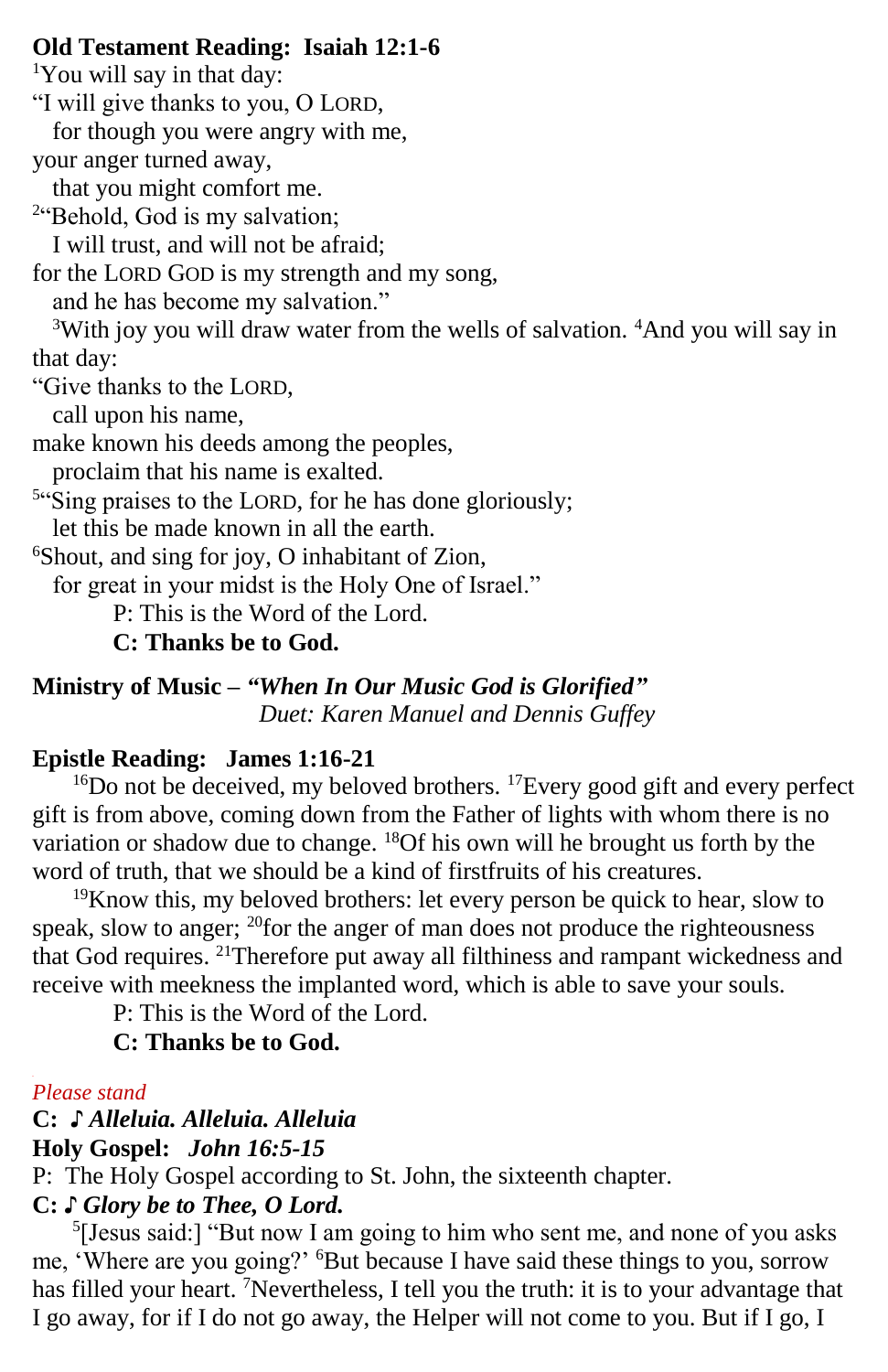will send him to you. <sup>8</sup>And when he comes, he will convict the world concerning sin and righteousness and judgment: <sup>9</sup>concerning sin, because they do not believe in me; <sup>10</sup>concerning righteousness, because I go to the Father, and you will see me no longer; <sup>11</sup>concerning judgment, because the ruler of this world is judged.

 $12^{2}$  still have many things to say to you, but you cannot bear them now. <sup>13</sup>When the Spirit of truth comes, he will guide you into all the truth, for he will not speak on his own authority, but whatever he hears he will speak, and he will declare to you the things that are to come. <sup>14</sup>He will glorify me, for he will take what is mine and declare it to you. <sup>15</sup>All that the Father has is mine; therefore I said that he will take what is mine and declare it to you."

P: This is the Gospel of the Lord.

#### **C: ♪ Praise be to Thee, O Christ.**

#### **Nicene Creed** *p.191*

*Please be seated*

**Hymn of the Day LSB #556** *Dear Christians, One and All, Rejoice*

| sts. $1-4-all$  | st. $8$ – men   |
|-----------------|-----------------|
| st. $5 - men$   | st. $9$ – women |
| st. $6$ – women | st. $10 - all$  |
| st. $7 - all$   |                 |

**Sermon Text: John 16:5-15** 

Title: "*The Unmasked Singers*"

# Theme: **THE CHRISTIAN REALLY SINGS OF WHAT GOD HAS DONE FOR US IN CHRIST JESUS.**

#### *Please stand*

#### ♪ **Offertory** *p.192-193*

*Please be seated*

**Offering** 

*Please stand as the offering plates are brought forward during the offering hymn* **Offering Hymn #781** *We Give Thee But Thine Own sts. 1 & 2*

### **Prayer of the Church**

*Response after each petition of the prayer:*

P: Let us pray to the Lord.

#### **C: Lord, have mercy.**

P: Lord God, heavenly Father, through Your Son You promised Your Holy Spirit, who would convict the world of sin, of righteousness and of judgment. Enlighten our hearts so that we would confess our sins, obtain everlasting righteousness through faith in Christ, and through every trial and temptation, abide in the consolation that Christ is Lord over the devil, death and all things, and that He will graciously deliver us from all affliction to make us partakers of eternal salvation; through the same Jesus Christ, Your Son, our Lord, who lives and reigns with You and the Holy Spirit, one God, now and forever. **C: Amen**